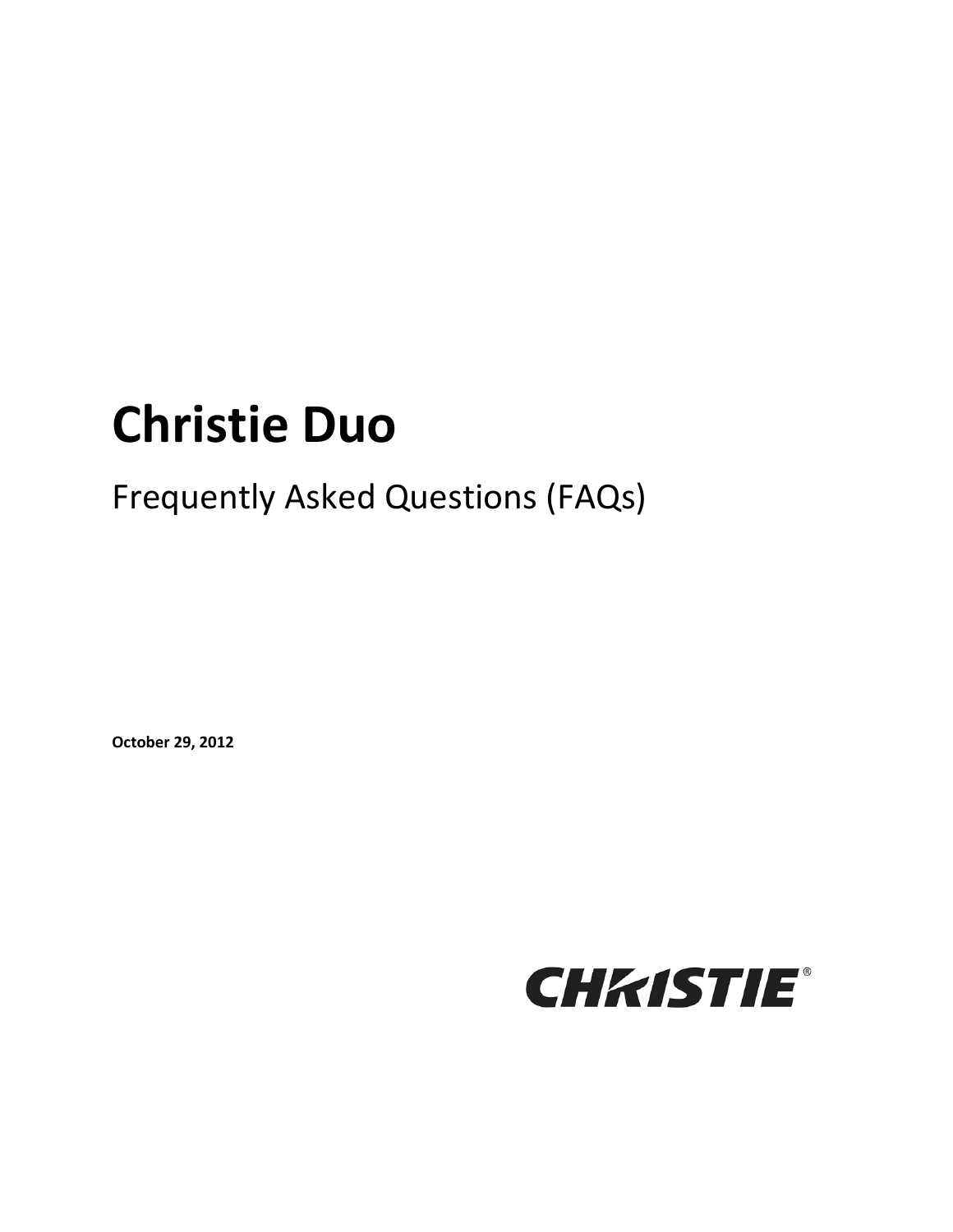# **CHKISTIE®**

### **Index**

| What makes Christie Duo a better option than competitive dual-projection systems? 2              |
|--------------------------------------------------------------------------------------------------|
|                                                                                                  |
|                                                                                                  |
|                                                                                                  |
|                                                                                                  |
|                                                                                                  |
|                                                                                                  |
| Where does the Christie DuoAlign auto-calibrating, image-alignment software run? 3               |
|                                                                                                  |
|                                                                                                  |
|                                                                                                  |
|                                                                                                  |
| Does Christie Duo work with all major 3D systems? Refer to appendix for further details  4       |
|                                                                                                  |
| Do existing heat-extraction systems need to be upgraded to handle the dual-projection system?  4 |
|                                                                                                  |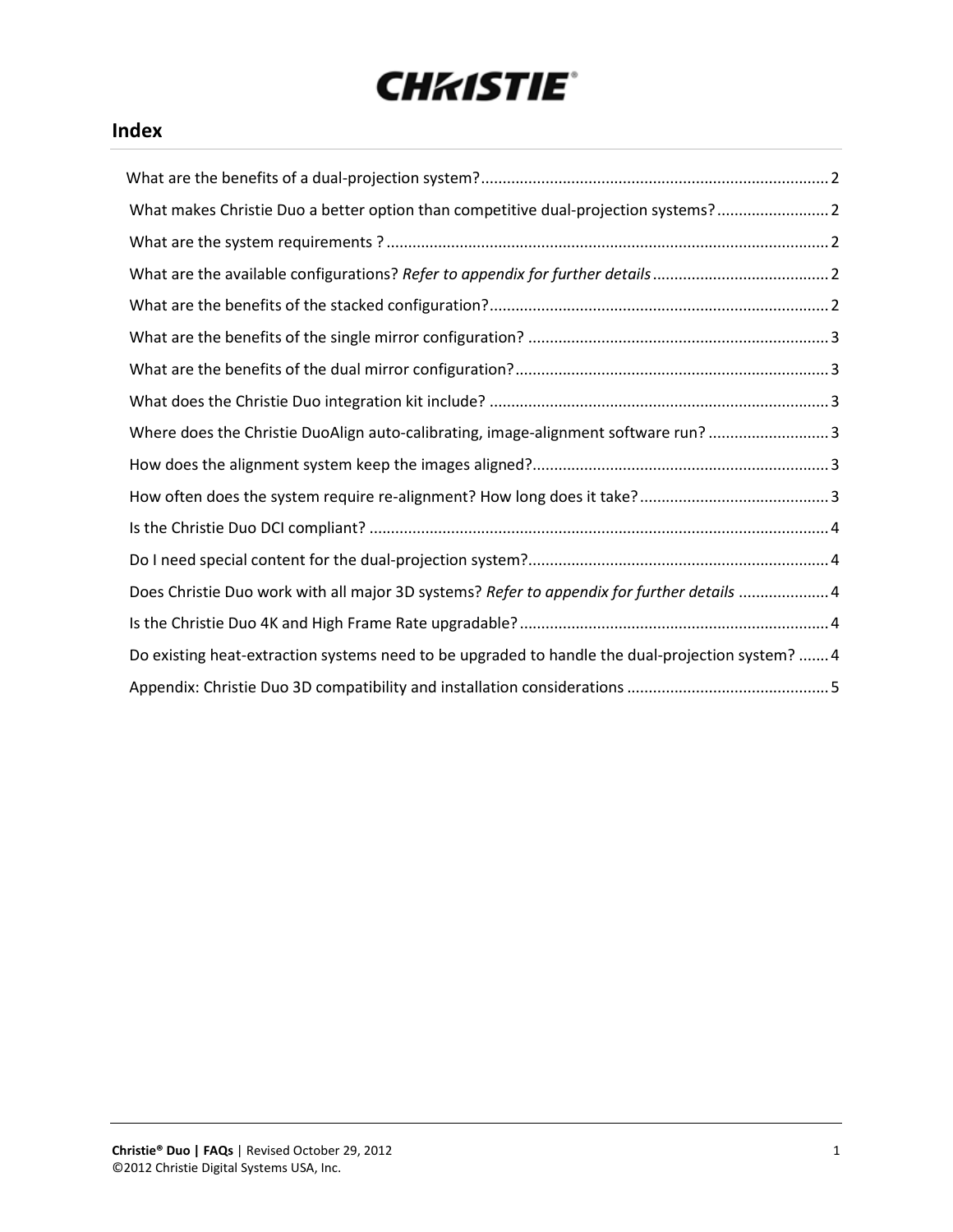

### **Christie Duo FAQs**

#### <span id="page-2-0"></span>**What are the benefits of a dual-projection system?**

Christie® Duo provides twice the brightness for super large 2D or 3D screens, allowing cinema exhibitors to offer a differentiated, premium, movie going experience to their patrons. The patented Christie Duo mirror system has been specially designed to provide uniform pixel convergence across the entire screen for brilliant 2D and 3D presentations. Christie Duo is dual-projection system projecting simultaneous left-eye and right-eye images, which reduces the switching artifacts of single-projection systems to provide the highest possible 3D viewing quality and comfort for all patrons.

#### <span id="page-2-1"></span>**What makes Christie Duo a better option than competitive dual-projection systems?**

Christie Duo allows cinema exhibitors to create their own premium brand experience at an affordable price, with no ongoing licensing fees. To add to its affordability, the Christie Duo integration kit is purchased separately from the two Christie Solaria™ projectors. That means exhibitors can upgrade their current Series 2 Solaria projectors just by adding an additional projector and the kit itself. From an image-quality perspective, the auto-calibrating, image-alignment software can align the two images within one-half of a 4K pixel within seconds. Christie Duo is also a highly-flexible solution. It comes in three configurations to maximize projection booth space and port window configuration.

#### <span id="page-2-2"></span>**What are the system requirements?**

- Two matched Christie Solaria projectors (Christie CP2210 and Solaria One excluded)
- Solaria software release 3.1.0 (3)
- A motorized lens mount
- One Christie Integrated Media Block (IMB) for each projector

#### <span id="page-2-3"></span>**What are the available configurations?** *Refer to appendix for further details*

The Christie Duo integration kit can support three standard projection configurations:

- **Stacked** one projector stacked above the other
- **Single mirror** one projector projects directly out of the port hole, the other projector is placed perpendicular to the first projector and a single mirror is attached to the projector at a 45° orientation
- **Dual mirror** both projectors are facing each other parallel to the screen. Each projector has a mirror system attached at a 45° orientation

#### <span id="page-2-4"></span>**What are the benefits of the stacked configuration?**

There are several advantages to using a stacked configuration:

- incredibly bright and engaging 3D displays
- low cost of ownership
- smallest foot print
- works with RealD XL 3D system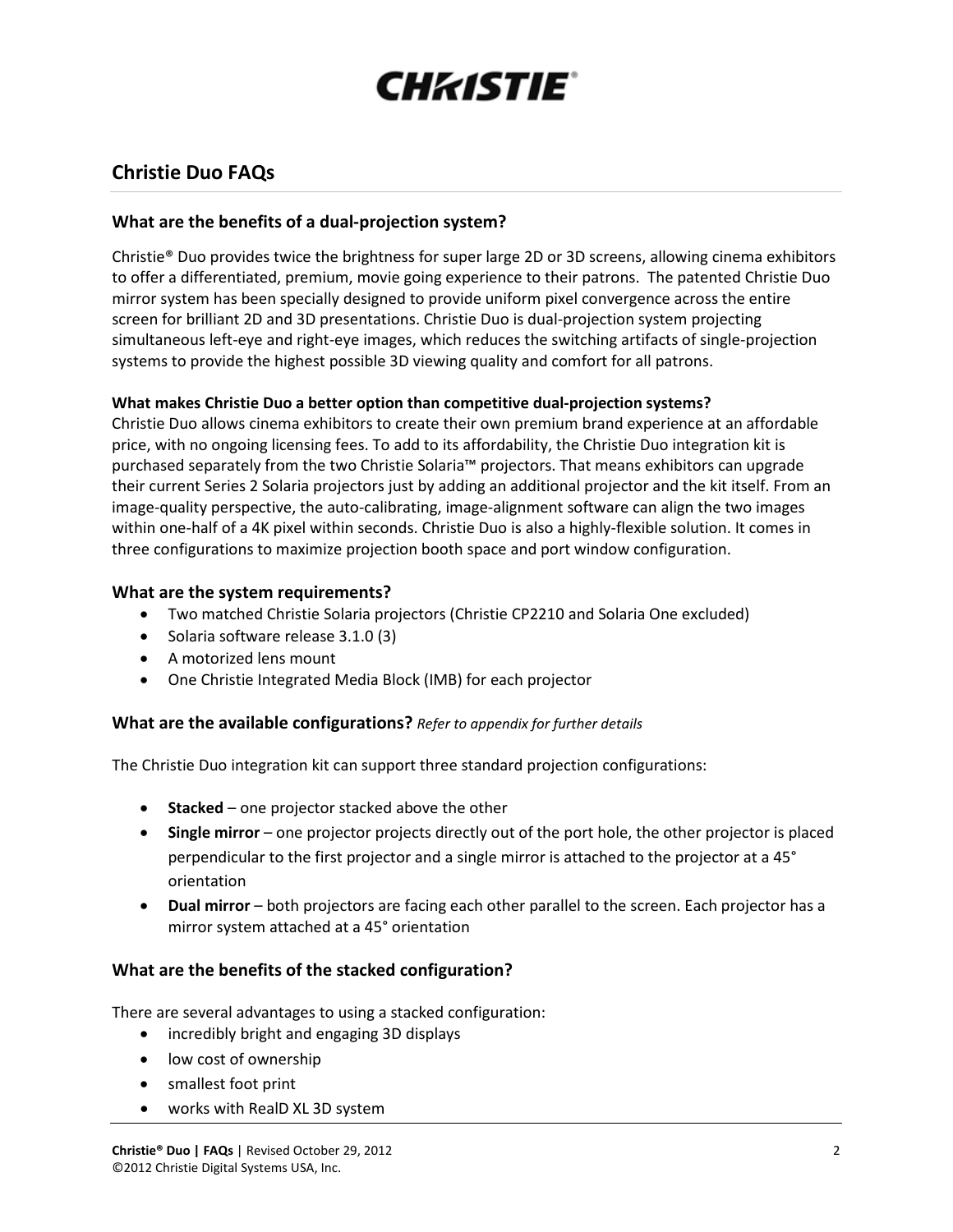

#### <span id="page-3-0"></span>**What are the benefits of the single mirror configuration?**

There are several advantages to using a single mirror configuration:

- dual projection for both 2D and 3D content
- incredibly bright and engaging 3D displays
- low cost of ownership
- easy access to lamps and control panels
- the least amount of equipment is needed a stacking kit and a second mirror are not required

#### <span id="page-3-1"></span>**What are the benefits of the dual mirror configuration?**

There are several advantages to using a dual mirror configuration:

- dual projection for both 2D and 3D content
- incredibly bright and engaging 3D displays
- low cost of ownership
- easy access to lamps and control panels

#### <span id="page-3-2"></span>**What does the Christie Duo integration kit include?**

The kit includes:

- Patented Christie DuoAlign™ auto-calibrating, image-alignment software
- Laptop PC for running the Christie DuoAlign software
- Camera kit
- Gen-lock cables for synchronizing the two projectors through the Christie IMBs
- Mirror or stacking systems (configuration dependent)
- An installation manual

#### <span id="page-3-3"></span>**Where does the Christie DuoAlign auto-calibrating, image-alignment software run?**

The auto-calibrating, image-alignment software runs on a separate laptop PC. The auto-alignment camera is connected to the separate laptop by a USB connection.

#### <span id="page-3-4"></span>**How does the alignment system keep the images aligned?**

During the auto-alignment process, each projector of the Christie Duo system projects a location marker onto the screen. The camera records the relative position of each screen and the image-alignment software adjusts the motorized lens shift of the two projectors to converge the image to within one-half of a pixel in 4K resolution. A dark screen test pattern with a single lit pixel in the center is required for a few seconds to complete the auto-alignment. The auto-alignment can be run by a theater automation system or by the push of a button depending on the requirements and how the system has been set up.

#### <span id="page-3-5"></span>**How often does the system require re-alignment? How long does it take?**

Minor vibrations and projector thermals may cause one or both images to drift over time. It's recommended that the auto-calibrating, image-alignment software is initiated at the start of business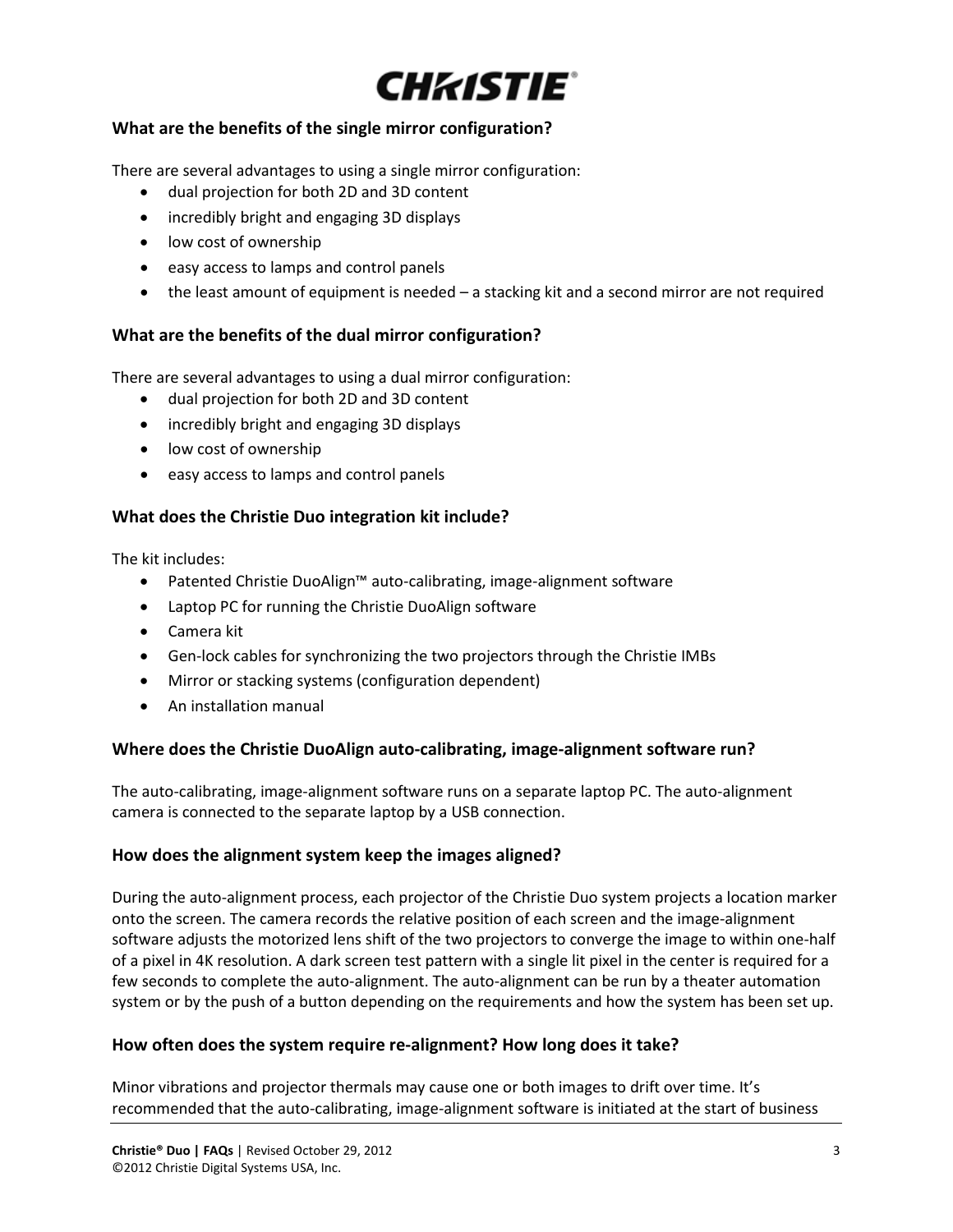

every day after warm-up. The complete auto-alignment process takes approximately 10 seconds or less. Depending on environmental variables, the re-alignment frequency may vary. This frequency is site specific and can be programmed accordingly.

#### <span id="page-4-0"></span>**Is the Christie Duo DCI compliant?**

Yes, Christie Duo is fully DCI compliant. To show feature films on Christie Duo, exhibitors will need two key delivery messages (KDMs), if each projector is used to display the feature. If only one projector is used for a 2D presentation, then only one KDM is required for that feature.

#### <span id="page-4-1"></span>**Do I need special content for the dual-projection system?**

No, exhibitors can play any standard feature film and alternative content the same way they would on a single projector system. Gen-lock cables connect the Sync Out from the master integrated media block (IMB) to the Sync In of the slave IMB to keep the two projectors in sync. Using this system setup, content is managed and displayed the same way it is in single-projection systems.

<span id="page-4-2"></span>**Does Christie Duo work with all major 3D systems?** *Refer to appendix for further details*

Christie Duo supports the following 3D systems:

- Christie Duo 3D static polarizer kit
- Dolby® 3D
- MasterImage MI-DUAL3D
- RealD XL-DP (Stacked configuration only)
- XPAND

#### <span id="page-4-3"></span>**Is the Christie Duo 4K and High Frame Rate upgradable?**

Yes, Christie Duo can work at 4K resolutions and high frame rates (HFR). Christie's 4K CP4230 and CP4220 projectors come equipped with motorized lens mounts and the Christie DuoAlign software can align images within one-half of a 4K pixel. All Christie Series 2 Solaria projectors can be upgraded to show HFR content and all Christie CP2220 and CP2230s can be upgraded to 4K resolution.

#### <span id="page-4-4"></span>**Do existing heat-extraction systems need to be upgraded to handle the dual-projection system?**

With an upgrade, there will be an additional projector present, so proper extraction for both projectors will need to be considered. See the projector requirements for this information.